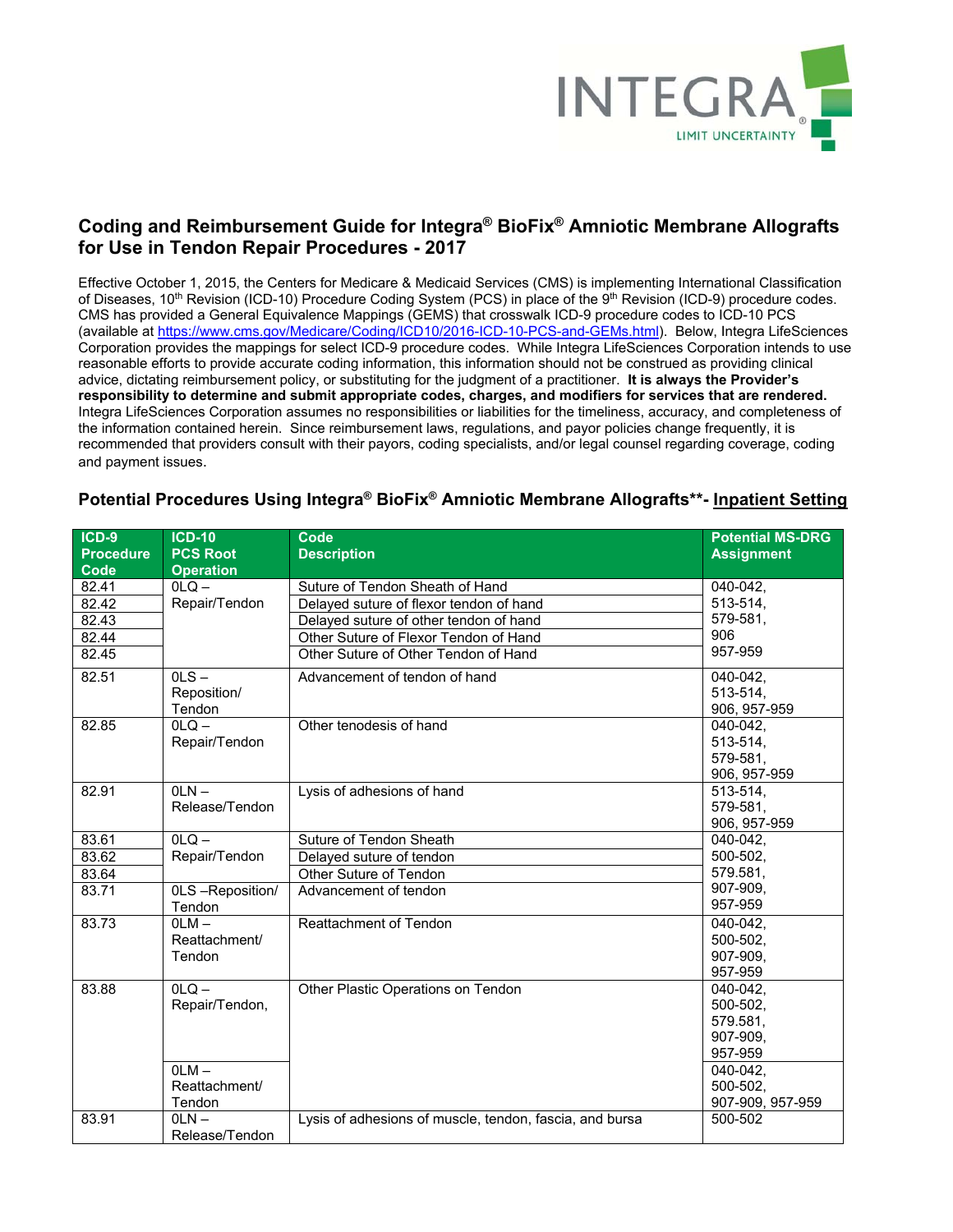# **Potential MS-DRG's Using Integra® BioFix® Amniotic Membrane Allografts\*\*- Inpatient Setting Setting**

| <b>MS-DRG</b> | <b>MS-DRG</b><br><b>Description</b>                                                                   | <b>Medicare</b><br><b>National</b><br><b>Average</b><br><b>Payment</b> |
|---------------|-------------------------------------------------------------------------------------------------------|------------------------------------------------------------------------|
| 040           | Peripheral/Cranial Nerve and Other Nervous System<br>Procedures with MCC                              | \$22,960.35                                                            |
| 041           | Peripheral/Cranial Nerve and Other Nervous System<br>Procedures with CC or Peripheral Neurostimulator | \$14,051.45                                                            |
| 042           | Peripheral/Cranial Nerve and Other Nervous System<br>Procedures without CC/MCC                        | \$11,511.22                                                            |
| 500           | Soft Tissue Procedures with MCC                                                                       | \$17,829.86                                                            |
| 501           | Soft Tissue Procedures with CC                                                                        | \$10,180.22                                                            |
| 502           | Soft Tissue Procedures without CC/MCC                                                                 | \$7,615.88                                                             |
| 513           | Hand or Wrist Procedures, Except Major Thumb or<br>Joint Procedures with CC/MCC                       | \$9,564.75                                                             |
| 514           | Hand or Wrist Procedures, Except Major Thumb or<br>Joint Procedures without CC/MCC                    | \$6,142.01                                                             |
| 579           | Other Skin, Subcutaneous Tissue and Breast Procedures with MCC                                        | \$16,816.53                                                            |
| 580           | Other Skin, Subcutaneous Tissue and Breast Procedures with CC                                         | \$10,007.79                                                            |
| 581           | Other Skin, Subcutaneous Tissue and Breast Procedures without CC/MCC                                  | \$7,879.72                                                             |
| 906           | Hand Procedures for Injuries                                                                          | \$8,967.22                                                             |
| 907           | Other O.R. Procedures for Injuries with MCC                                                           | \$25,146.14                                                            |
| 908           | Other O.R. Procedures for Injuries with CC                                                            | \$12,205.66                                                            |
| 909           | Other O.R. Procedures for Injuries without CC/MCC                                                     | \$8,479.10                                                             |
| 957           | Other O.R. Procedures for Multiple Significant Trauma with MCC                                        | \$44,026.08                                                            |
| 958           | Other O.R. Procedures for Multiple Significant Trauma with CC                                         | \$25,669.37                                                            |
| 959           | Other O.R. Procedures for Multiple Significant Trauma without MCC                                     | \$16,241.46                                                            |

### **Potential Procedures Using Integra® BioFix® Amniotic Membrane Allografts\*\*- Hospital Outpatient/Ambulatory Surgical Center Setting**

| <b>CPT</b><br>Code | Code<br><b>Description</b>                                                                                                                                 | <b>Anatomical</b><br><b>Region</b> | <b>APC</b> | <b>Relative</b><br>Weight | 2017<br><b>Medicare</b><br><b>Base</b><br><b>Payment</b><br>$Rate -$<br><b>Hospital</b><br><b>Outpatient</b> | 2017 Medicare<br><b>Payment Rate -</b><br><b>Ambulatory</b><br><b>Surgical Center</b> |
|--------------------|------------------------------------------------------------------------------------------------------------------------------------------------------------|------------------------------------|------------|---------------------------|--------------------------------------------------------------------------------------------------------------|---------------------------------------------------------------------------------------|
| 25260              | Repair, tendon or muscle, flexor,<br>forearm and/or wrist; primary,<br>single, each tendon or muscle                                                       | Upper<br>Extremity                 | 5113       | 32.5107                   | \$2,438.34                                                                                                   | \$1,219.54                                                                            |
| 25263              | Repair, tendon or muscle, flexor,<br>forearm and/or wrist; secondary,<br>single, each tendon or muscle                                                     | Upper<br>Extremity                 | 5113       | 32.5107                   | \$2,438.34                                                                                                   | \$1,219.54                                                                            |
| 25270              | Repair, tendon or muscle,<br>extensor, forearm and/or wrist;<br>primary, single, each tendon or<br>muscle                                                  | Upper<br>Extremity                 | 5113       | 32.5107                   | \$2,438.34                                                                                                   | \$1,219.54                                                                            |
| 25272              | Repair, tendon or muscle,<br>extensor, forearm and/or wrist;<br>secondary, single, each tendon or<br>muscle                                                | Upper<br>Extremity                 | 5113       | 32.5107                   | \$2,438.34                                                                                                   | \$1,219.54                                                                            |
| 25275              | Repair, tendon sheath, extensor,<br>forearm and/or wrist, with free<br>graft (includes obtaining graft) (eg,<br>for extensor carpi ulnaris<br>subluxation) | Upper<br>Extremity                 | 5113       | 32.5107                   | \$2,438.34                                                                                                   | \$1,219.54                                                                            |
| 25295              | Tenolysis, flexor or extensor<br>tendon, forearm and/or wrist,<br>single, each tendon                                                                      | Upper<br>Extremity                 | 5113       | 32.5107                   | \$2,438.34                                                                                                   | \$1,219.54                                                                            |
| 25300              | Tenodesis at wrist; flexors of<br>fingers                                                                                                                  | Upper<br>Extremity                 | 5113       | 32.5107                   | \$2,438.34                                                                                                   | \$1,219.54                                                                            |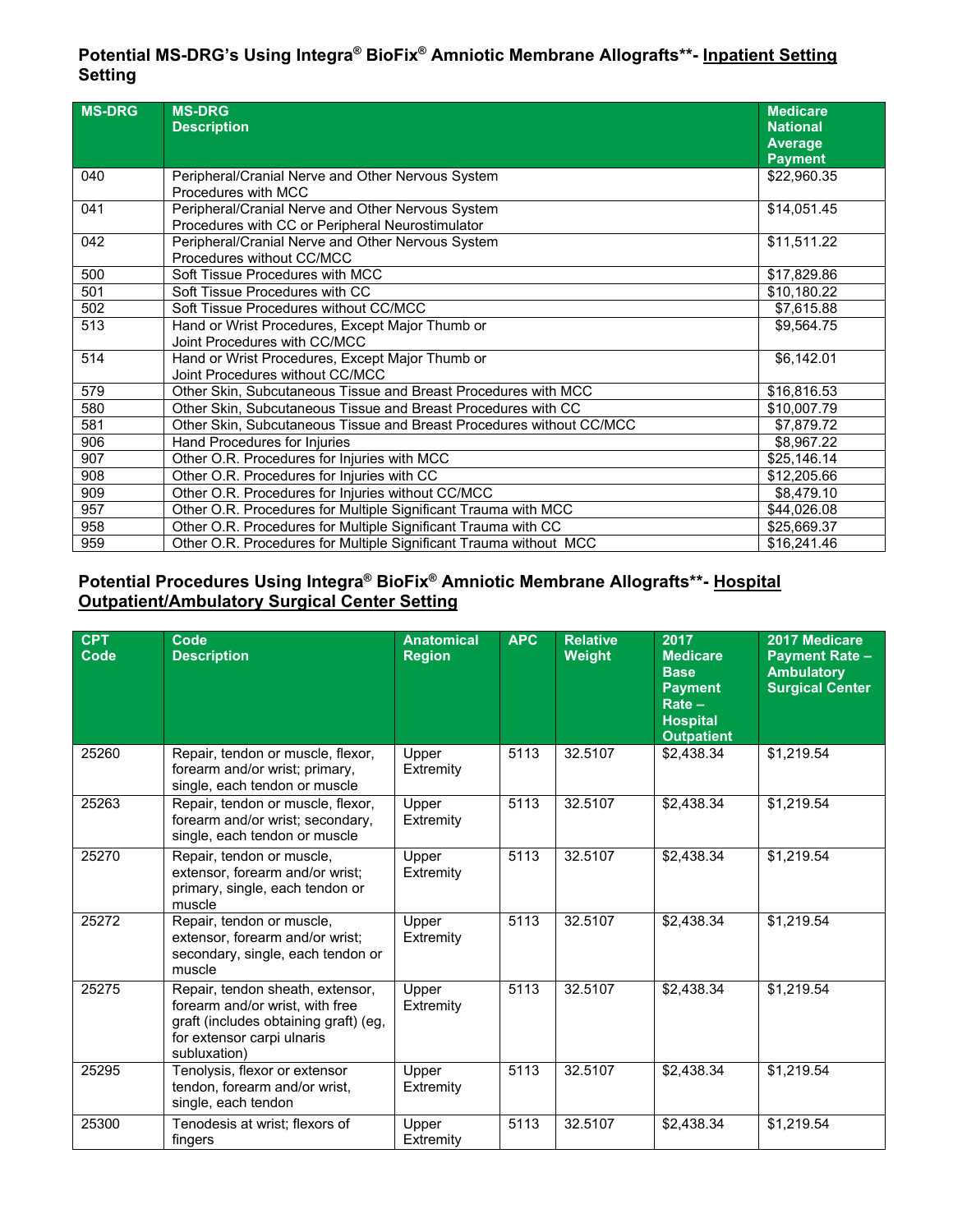#### **Potential Procedures Using Integra® BioFix® Amniotic Membrane Allografts\*\*- Hospital Outpatient/Ambulatory Surgical Center Setting cont.**

| <b>CPT</b><br>Code | Code<br><b>Description</b>                                                                                                                                             | <b>Anatomical</b><br>Region | <b>APC</b> | <b>Relative</b><br>Weight | 2017<br><b>Medicare</b><br><b>Base</b><br><b>Payment</b><br>$Rate -$<br><b>Hospital</b><br><b>Outpatient</b> | 2017 Medicare<br><b>Payment Rate -</b><br><b>Ambulatory</b><br><b>Surgical Center</b> |
|--------------------|------------------------------------------------------------------------------------------------------------------------------------------------------------------------|-----------------------------|------------|---------------------------|--------------------------------------------------------------------------------------------------------------|---------------------------------------------------------------------------------------|
| 25301              | Tenodesis at wrist; extensors of<br>fingers                                                                                                                            | Upper<br>Extremity          | 5113       | 32.5107                   | \$2,438.34                                                                                                   | \$1,219.54                                                                            |
| 26350              | Repair or advancement, flexor<br>tendon, not in zone 2 digital flexor<br>tendon sheath (eg, no man's<br>land); primary or secondary<br>without free graft, each tendon | Upper<br>Extremity          | 5113       | 32.5107                   | \$2,438.34                                                                                                   | \$1,219.54                                                                            |
| 26356              | Repair or advancement, flexor<br>tendon, in zone 2 digital flexor<br>tendon sheath (eg, no man's<br>land); primary, without free graft,<br>each tendon                 | Upper<br>Extremity          | 5113       | 32.5107                   | \$2,438.34                                                                                                   | \$1,219.54                                                                            |
| 26370              | Repair or advancement of<br>profundus tendon, w/ intact<br>superficialis tendon; primary, each<br>tendon                                                               | Upper<br>Extremity          | 5113       | 32.5107                   | \$2,438.34                                                                                                   | \$1,219.54                                                                            |
| 26410              | Repair, extensor tendon, hand,<br>primary or secondary; without free<br>graft, each tendon                                                                             | Upper<br>Extremity          | 5113       | 32.5107                   | \$2,438.34                                                                                                   | \$1,219.54                                                                            |
| 26418              | Repair, extensor tendon, finger,<br>primary or secondary; without free<br>graft, each tendon                                                                           | Upper<br>Extremity          | 5113       | 32.5107                   | \$2,438.34                                                                                                   | \$1,219.54                                                                            |
| 26440              | Tenolysis, flexor tendon; palm OR<br>finger, each tendon                                                                                                               | Upper<br>Extremity          | 5112       | 16.2320                   | \$1,217.42                                                                                                   | \$695.88                                                                              |
| 26442              | Tenolysis, flexor tendon; palm<br>AND finger, each tendon                                                                                                              | Upper<br>Extremity          | 5113       | 32.5107                   | \$2,438.34                                                                                                   | \$1,219.54                                                                            |
| 26445              | Tenolysis, extensor tendon, hand<br>OR finger, each tendon                                                                                                             | Upper<br>Extremity          | 5113       | 32.5107                   | \$2,438.34                                                                                                   | \$1,219.54                                                                            |
| 26449              | Tenolysis, complex, extensor<br>tendon, finger, including forearm,<br>each tendon                                                                                      | Upper<br>Extremity          | 5113       | 32.5107                   | \$2,438.34                                                                                                   | \$1,219.54                                                                            |
| 27650              | Repair, primary, open or<br>percutaneous, ruptured Achilles<br>tendon                                                                                                  | Lower<br>Extremity          | 5113       | 32.5107                   | \$2,438.34                                                                                                   | \$1,219.54                                                                            |
| 27654              | Repair, secondary, Achilles<br>tendon, with or without graft                                                                                                           | Lower<br>Extremity          | 5114       | 69.6200                   | \$5,221.57                                                                                                   | \$2,651.09                                                                            |
| 27680              | Tenolysis, flexor or extensor<br>tendon, leg and/or ankle; single,<br>each tendon                                                                                      | Lower<br>Extremity          | 5113       | 32.5107                   | \$2,438.34                                                                                                   | \$1,219.54                                                                            |
| 27681              | Tenolysis, flexor or extensor<br>tendon, leg and/or ankle; multiple<br>tendons (through separate<br>incision(s)                                                        | Lower<br>Extremity          | 5113       | 32.5107                   | \$2,438.34                                                                                                   | \$1,219.54                                                                            |
| 28200              | Repair, tendon, flexor, foot;<br>primary or secondary, without free<br>graft, each tendon                                                                              | Lower<br>Extremity          | 5113       | 32.5107                   | \$2,438.34                                                                                                   | \$1,219.54                                                                            |
| 28208              | Repair, tendon, extensor, foot;<br>primary or secondary, each<br>tendon                                                                                                | Lower<br>Extremity          | 5113       | 32.5107                   | \$2,438.34                                                                                                   | \$1,219.54                                                                            |
| 28220              | Tenolysis, flexor, foot; single<br>tendon                                                                                                                              | Lower<br>Extremity          | 5113       | 32.5107                   | \$2,438.34                                                                                                   | \$287.11                                                                              |
| 28225              | Tenolysis, extensor, foot; single<br>tendon                                                                                                                            | Lower<br>Extremity          | 5113       | 32.5107                   | \$2,438.34                                                                                                   | \$1,219.54                                                                            |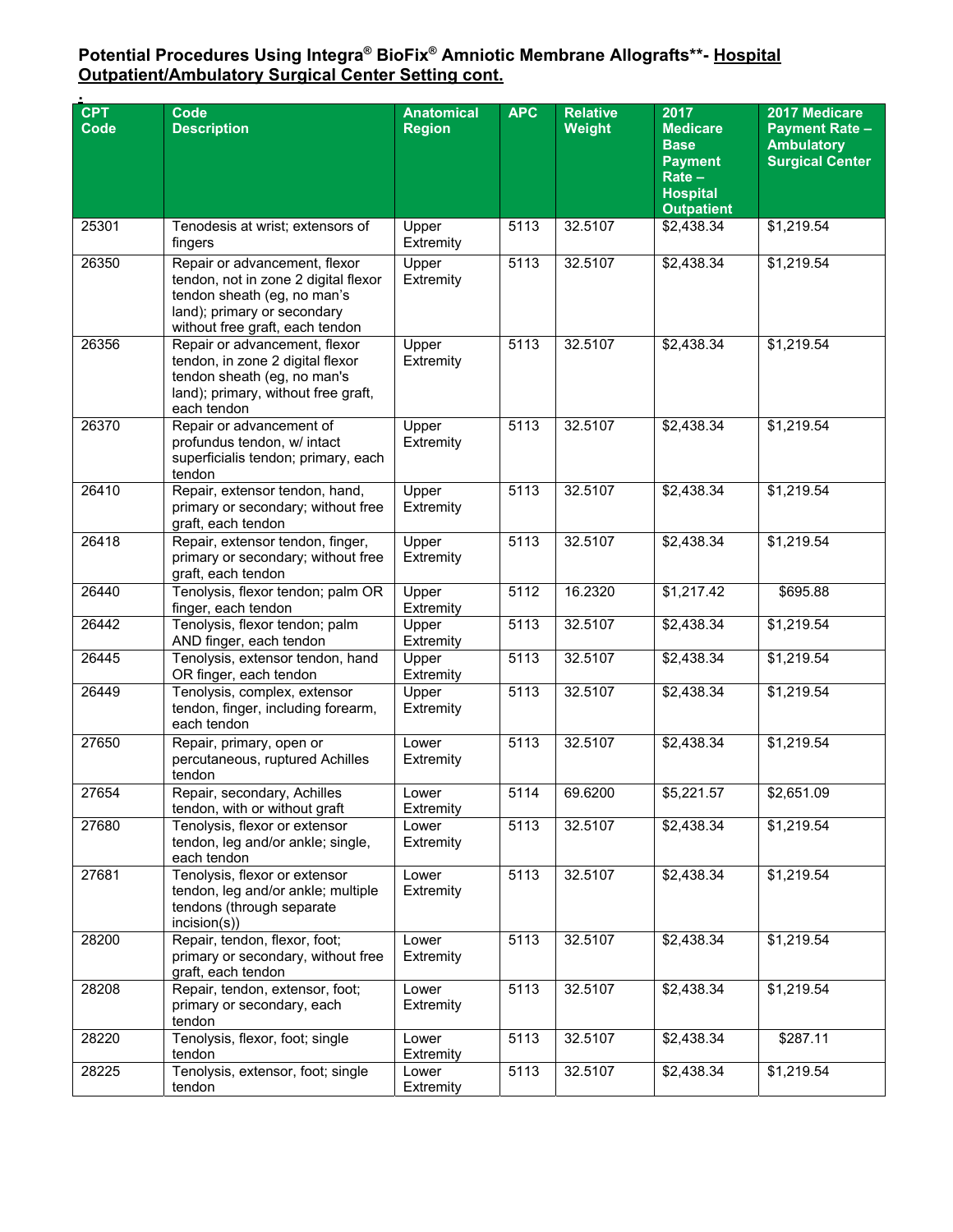#### **Potential Procedures Integra® BioFix® Amniotic Membrane Allografts\*\*- Physician Fee Schedule – Facility**

| <b>CPT</b> | <b>Code</b>                                                                                                                                                                                    | <b>Anatomical</b>  | <b>Work</b>                     | 2017 National                            |
|------------|------------------------------------------------------------------------------------------------------------------------------------------------------------------------------------------------|--------------------|---------------------------------|------------------------------------------|
| Code       | <b>Description</b>                                                                                                                                                                             | <b>Region</b>      | <b>Relative</b><br><b>Value</b> | <b>Medicare</b><br><b>Payment Rate -</b> |
|            |                                                                                                                                                                                                |                    | <b>Unit</b>                     | <b>Facility</b>                          |
| 25260      | Repair, tendon or muscle, flexor, forearm and/or wrist;<br>primary, single, each tendon or muscle                                                                                              | Upper<br>Extremity | 8.04                            | \$647.07                                 |
| 25263      | Repair, tendon or muscle, flexor, forearm and/or wrist;<br>secondary, single, each tendon or muscle                                                                                            | Upper<br>Extremity | 8.04                            | \$641.69                                 |
| 25270      | Repair, tendon or muscle, extensor, forearm and/or wrist;<br>primary, single, each tendon or muscle                                                                                            | Upper<br>Extremity | 6.17                            | \$503.16                                 |
| 25272      | Repair, tendon or muscle, extensor, forearm and/or wrist;<br>secondary, single, each tendon or muscle                                                                                          | Upper<br>Extremity | 7.21                            | \$568.48                                 |
| 25275      | Repair, tendon sheath, extensor, forearm and/or wrist, with<br>free graft (includes obtaining graft) (eg, for extensor carpi<br>ulnaris subluxation)                                           | Upper<br>Extremity | 8.96                            | \$689.42                                 |
| 25295      | Tenolysis, flexor or extensor tendon, leg and/or ankle;<br>multiple tendons (through separate incision(s))                                                                                     | Lower<br>Extremity | 6.72                            | \$539.05                                 |
| 25300      | Tenodesis at wrist; flexors of fingers                                                                                                                                                         | Upper<br>Extremity | 9.02                            | \$699.83                                 |
| 25301      | Tenodesis at wrist; extensors of fingers<br>8.59<br>Upper<br>Extremity                                                                                                                         |                    | \$661.79                        |                                          |
| 26350      | Repair or advancement, flexor tendon, not in zone 2 digital<br>6.21<br>Upper<br>flexor tendon sheath (eg, no man's land); primary or<br>Extremity<br>secondary without free graft, each tendon |                    |                                 | \$720.29                                 |
| 26356      | Repair or advancement, flexor tendon, in zone 2 digital<br>Upper<br>9.56<br>flexor tendon sheath (eg, no man's land); primary, without<br>Extremity<br>free graft, each tendon                 |                    | \$815.39                        |                                          |
| 26370      | Repair or advancement of profundus tendon, with intact<br>7.28<br>Upper<br>superficialis tendon; primary, each tendon<br>Extremity                                                             |                    | \$767.30                        |                                          |
| 26410      | Repair, extensor tendon, hand, primary or secondary;<br>without free graft, each tendon                                                                                                        | Upper<br>Extremity | 4.77                            | \$570.99                                 |
| 26418      | Repair, extensor tendon, finger, primary or secondary;<br>without free graft, each tendon                                                                                                      | Upper<br>Extremity | 4.47                            | \$583.55                                 |
| 26440      | Tenolysis, flexor tendon; palm OR finger, each tendon                                                                                                                                          | Upper<br>Extremity | 5.16                            | \$625.54                                 |
| 26442      | Tenolysis, flexor tendon; palm AND finger, each tendon<br>Upper<br>9.75<br>Extremity                                                                                                           |                    | \$979.04                        |                                          |
| 26445      | Tenolysis, extensor tendon, hand OR finger, each tendon<br>4.45<br>Upper<br>Extremity                                                                                                          |                    | \$582.11                        |                                          |
| 26449      | 8.59<br>Tenolysis, complex, extensor tendon, finger, including<br>Upper<br>forearm, each tendon<br>Extremity                                                                                   |                    | \$713.83                        |                                          |
| 27650      | Repair, primary, open or percutaneous, ruptured Achilles<br>9.21<br>Lower<br>Extremity<br>tendon                                                                                               |                    | \$678.30                        |                                          |
| 27654      | Repair, secondary, Achilles tendon, with or without graft<br>Lower<br>Extremity                                                                                                                |                    | 10.53                           | \$729.98                                 |
| 27680      | Tenolysis, flexor or extensor tendon, leg and/or ankle;<br>single, each tendon                                                                                                                 | Lower<br>Extremity | 5.88                            | \$442.51                                 |
| 27681      | Tenolysis, flexor or extensor tendon, leg and/or ankle;<br>multiple tendons (through separate incision(s))                                                                                     | Lower<br>Extremity | 7.05                            | \$563.45                                 |